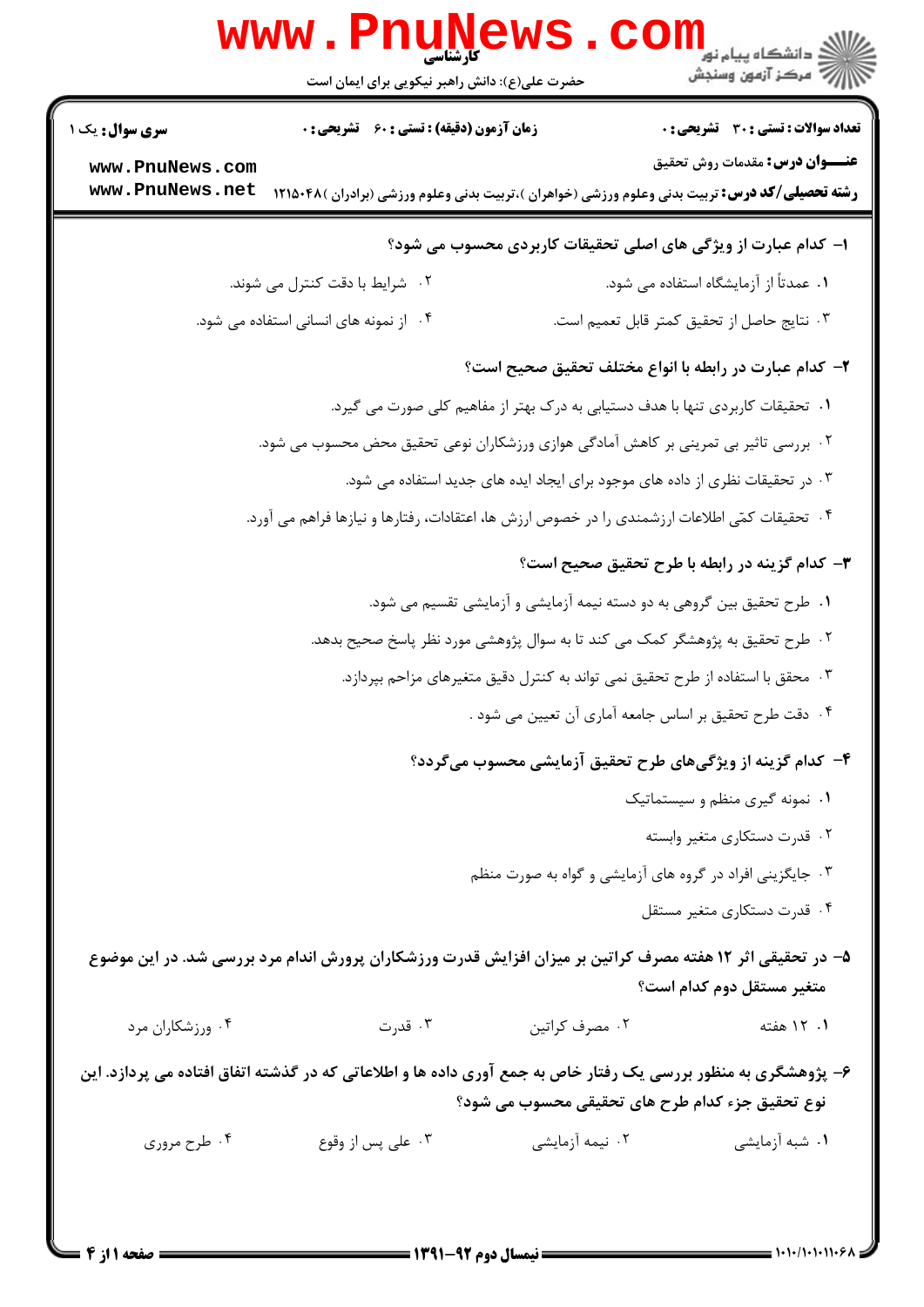|                                                                                                                                               | <b>www.Pnune</b><br>حضرت علی(ع): دانش راهبر نیکویی برای ایمان است |                                          | <sup>ال</sup> ڪ دانشگاه پيام نور <sup>دا</sup><br>ا∛ مرکز آزمون وسنڊش                                  |  |
|-----------------------------------------------------------------------------------------------------------------------------------------------|-------------------------------------------------------------------|------------------------------------------|--------------------------------------------------------------------------------------------------------|--|
| <b>سری سوال : ۱ یک</b>                                                                                                                        | <b>زمان آزمون (دقیقه) : تستی : 60 ٪ تشریحی : 0</b>                |                                          | <b>تعداد سوالات : تستی : 30 ٪ تشریحی : 0</b>                                                           |  |
| www.PnuNews.com                                                                                                                               |                                                                   |                                          | <b>عنـــوان درس:</b> مقدمات روش تحقیق                                                                  |  |
| www.PnuNews.net                                                                                                                               |                                                                   |                                          | <b>رشته تحصیلی/کد درس:</b> تربیت بدنی وعلوم ورزشی (خواهران )،تربیت بدنی وعلوم ورزشی (برادران )۴۸۵۰۴۸ ( |  |
| ۷- طرحی از تحقیق که به روش کمّی بوده و ً به منظور یکپارچه سازی و توصیف تعداد زیادی پژوهش انجام می گیرد، چیست؟                                 |                                                                   |                                          |                                                                                                        |  |
|                                                                                                                                               | ۰۲ موردی                                                          |                                          | ۰۱ فراتحلیلی                                                                                           |  |
|                                                                                                                                               | ۴. همبستگی چند متغیری                                             |                                          | ۴. همبستگی                                                                                             |  |
| ۸– در کدام حالت از پرسشنامه پاسخ بسته برای جمع آوری اطلاعات استفاده می شود؟                                                                   |                                                                   |                                          |                                                                                                        |  |
| ۰۲ زمانی که نیازمند داده های کیفی و کمی هستیم.                                                                                                |                                                                   | ۰۱ زمانی که نیازمند داده های کیفی هستیم. |                                                                                                        |  |
| ۰۴ هنگامی که پاسخ های احتمالی مبهم و نامشخص است.                                                                                              |                                                                   | ۰۳ زمانی که نیازمند داده های کمی هستیم.  |                                                                                                        |  |
| ۹- در کدام مقیاس ذیل برای نمره گذاری پرسشنامه ای که چند درجه ای است ( کاملا مخالفم کاملا موافقم ) استفاده<br>مىشود؟                           |                                                                   |                                          |                                                                                                        |  |
| ۰۴ مقیاس فاصله ای                                                                                                                             | ۰۳ مقیاس لیکرت                                                    | ۰۲ مقیاس ترستون                          | ٠١. مقياس گاتمن                                                                                        |  |
| ∙۱− در تحقیقی به بررسی اثر دو شیوه تمرینی روی تغییرات تارهای کند انقباض ورزشکاران مرد پرداخته شد. در این موضوع<br>تحقيق متغير مستقل كدام است؟ |                                                                   |                                          |                                                                                                        |  |
| ۰۴ ورزشکاران مرد                                                                                                                              | ۰۳ عضلات                                                          | ۰۲ شیوه تمرینی                           | ٠١ تارهاي كند انقباض                                                                                   |  |
|                                                                                                                                               |                                                                   |                                          | 11- کدام گزینه به عنوان بهترین شیوه حذف متغیرهای مزاحم محسوب می شود؟                                   |  |
|                                                                                                                                               | ۰۲ استفاده از تحلیل کوواریانس                                     | ۰۱ استفاده از آزمون های تکراری           |                                                                                                        |  |
| ۰۴ انتخاب تصادفي آزمودني ها                                                                                                                   |                                                                   | ۰۳ همتراز کردن گروه ها                   |                                                                                                        |  |
|                                                                                                                                               |                                                                   |                                          | <b>۱۲</b> - هدف اصلی از نمونه گیری در تحقیق چیست؟                                                      |  |
| ۰۴ برأورد أماره جامعه                                                                                                                         | ۰۳ برآورد آماره نمونه                                             | ۰۲ برآورد پارامتر نمونه                  | ٠١ برأورد پارامتر جامعه                                                                                |  |
|                                                                                                                                               |                                                                   |                                          | ۱۳- چه رابطه ای بین خطای نمونه گیری و حجم نمونه تحقیق وجود دارد؟                                       |  |
|                                                                                                                                               | ۰۲ رابطه معکوس                                                    | ۰۱ رابطه مستقيم                          |                                                                                                        |  |
| ۰۴ رابطه ضعیفی وجود دارد که قابل اغماض است.                                                                                                   |                                                                   | ۰۳ رابطه ای وجود ندارد                   |                                                                                                        |  |
| ۱۴- کدام عامل زیر نیاز به داشتن حجم نمونه بیشتری را ملزم می دارد؟                                                                             |                                                                   |                                          |                                                                                                        |  |
| ۰۲ کمتر بودن تعداد متغیر های مزاحم                                                                                                            |                                                                   | ۰۱ كمتر بودن حجم نمونه                   |                                                                                                        |  |
| ۰۴ تهاجمیتر بودن ابزار اندازه گیری                                                                                                            |                                                                   |                                          | ۰۳ کمتر بودن سطح اطمينان                                                                               |  |
|                                                                                                                                               |                                                                   |                                          |                                                                                                        |  |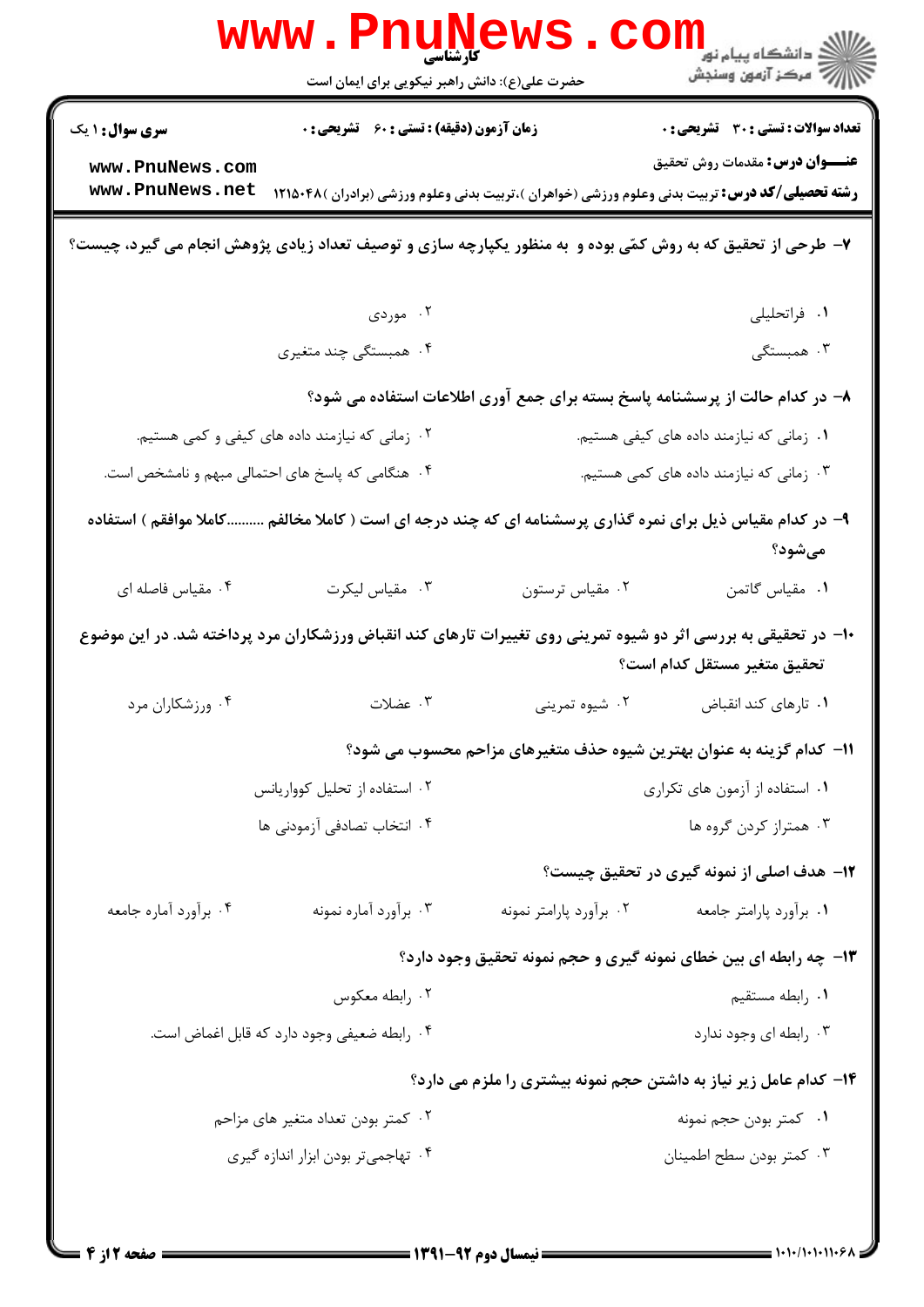|                                                                                        | WWW . PN<br><b>کارشناسی</b><br>حضرت علی(ع): دانش راهبر نیکویی برای ایمان است                                |               | ڪ دانشڪاه پيا <sub>م</sub> نور<br><mark>ر</mark> ∕ مرڪز آزمون وسنڊش            |  |
|----------------------------------------------------------------------------------------|-------------------------------------------------------------------------------------------------------------|---------------|--------------------------------------------------------------------------------|--|
| <b>سری سوال :</b> ۱ یک                                                                 | <b>زمان آزمون (دقیقه) : تستی : 60 ٪ تشریحی : 0</b>                                                          |               | <b>تعداد سوالات : تستی : 30 - تشریحی : 0</b>                                   |  |
| www.PnuNews.com<br>www.PnuNews.net                                                     | <b>رشته تحصیلی/کد درس:</b> تربیت بدنی وعلوم ورزشی (خواهران )،تربیت بدنی وعلوم ورزشی (برادران )۱۲۱۵۰۴۸       |               | <b>عنـــوان درس:</b> مقدمات روش تحقیق                                          |  |
|                                                                                        |                                                                                                             |               | ۱۵– حداقل تعداد نمونه مورد نیاز برای تحقیقات آزمایشی چقدر است؟                 |  |
| ۰۴ نفر                                                                                 | ۰۰ ۱۰۰ نفر                                                                                                  | ۰۰ نفر        | ۰۱ ۳۰ نفر                                                                      |  |
|                                                                                        |                                                                                                             |               |                                                                                |  |
|                                                                                        |                                                                                                             |               | ۱۶– کدام عبارت صحیح است؟                                                       |  |
|                                                                                        |                                                                                                             |               | ٠١. افت آزمودني ها از عوامل موثر در اعتبار بيروني تحقيق است.                   |  |
|                                                                                        |                                                                                                             |               | ۰۲ بین اعتبار درونی و بیرونی تحقیق رابطه ای مستقیم وجود دارد.                  |  |
|                                                                                        | ۰۳ اعتبار درونی به این معنا است که تغییرات ایجاد شده در متغیر وابسته واقعاً در اثر دستکاری متغیر مستقل است. |               |                                                                                |  |
|                                                                                        |                                                                                                             |               | ۰۴ تعميم پذيري بالاي نتايج تحقيق به معناي اعتبار دروني تحقيق است.              |  |
|                                                                                        |                                                                                                             |               | ۱۷– کدام یک از عوامل ذیل برای اعتبار بیرونی تحقیق تهدید محسوب می شود؟          |  |
|                                                                                        | ۰۲ رخدادهای همزمان با انجام تحقیق                                                                           |               | ۰۱ بلوغ یا پختگی                                                               |  |
| ۰۳ وسیله اندازه گیری<br>۰۴ واکنشهای ناشی از روشهای انجام تحقیق                         |                                                                                                             |               |                                                                                |  |
|                                                                                        |                                                                                                             |               | <b>۱۸</b> - حدس و گمان محقق درباره روابط بین متغیر ها را چه می گویند؟          |  |
| ۰۴ اهداف تحقيق                                                                         | ۰۳ فرضيه تحقيق                                                                                              | ٠٢ بيان مسئله | ۰۱ بیان موضوع                                                                  |  |
|                                                                                        |                                                                                                             |               | ۱۹– کدام عبارت در مورد فرضیه تحقیق صحیح است؟                                   |  |
|                                                                                        |                                                                                                             |               | ۰۱ در فرض صفر (H0) فرض بر عدم اختلاف یا ارتباط است.                            |  |
|                                                                                        | ۰۲ در فرض یک (H1) بیان می شود که اختلاف بین دو گروه تنها به خاطر شانس یا خطای نمونه گیری است.               |               |                                                                                |  |
| ۰۳ فرض صفر همان فرضیه تحقیق است که به روش آماری بیان می شود.                           |                                                                                                             |               |                                                                                |  |
|                                                                                        |                                                                                                             |               | ۰۴ محقق بايد فرضيه هاى تحقيق را اثبات يا ابطال كند.                            |  |
|                                                                                        |                                                                                                             |               | ۲۰- کدام یک از فرضیه های ذیل فرضیه یک سویه است؟                                |  |
|                                                                                        |                                                                                                             |               | ۰۱ درصد تارهای عضلانی ST در ورزشکاران استقامتی بیشتر از ورزشکاران مقاومتی است. |  |
| ۰۲ بین درصد تارهای ST ورزشکاران با توانایی فعالیت هوازی آنها رابطه معناداری وجود دارد. |                                                                                                             |               |                                                                                |  |
|                                                                                        |                                                                                                             |               | ۰۳ بین مصرف کراتین و افزایش حجم عضلات رابطه ای وجود ندارد.                     |  |
|                                                                                        |                                                                                                             |               | ۰۴ رابطه ای بین مصرف کراتین و افزایش قدرت عضله وجود دارد.                      |  |
|                                                                                        | <b>۲۱</b> - کدام راهکار برای جلوگیری از خطای نوع اول و دوم در تایید یا رد فرضیه صفر مناسبتر است؟            |               |                                                                                |  |
|                                                                                        | ۰۲ افزایش تعداد نمونه                                                                                       |               | ٠١. افزايش دقت محقق در انتخاب آزمودني                                          |  |
|                                                                                        | ۰۴ حذف متغیرهای مزاحم                                                                                       |               | ۰۳ افزایش دقت وسایل اندازه گیری                                                |  |
|                                                                                        |                                                                                                             |               |                                                                                |  |

 $= 1.1 - (1.111.5$